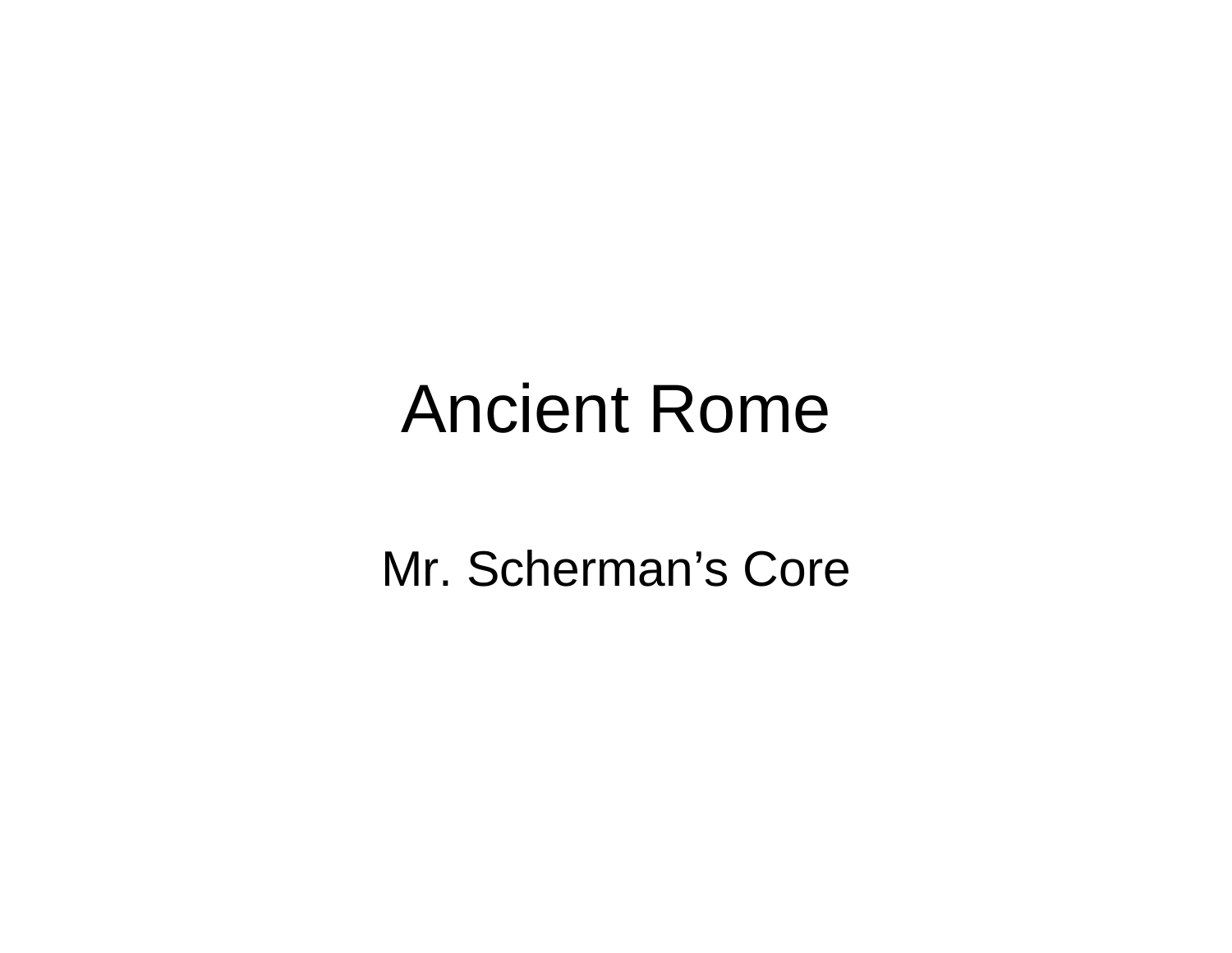#### • Food

- – They had recipes to make cheesecake. The recipes included eggs and ricotta cheese
- Celery was a popular green vegetable
- Garum, made from fish and salt, was made to hide bad, over ripe meat
- They ate olives, asparagus, small birds, and grapes
- Ancient Romans ground grain into flower
- They made a lot of wine
- Ate a lot of bread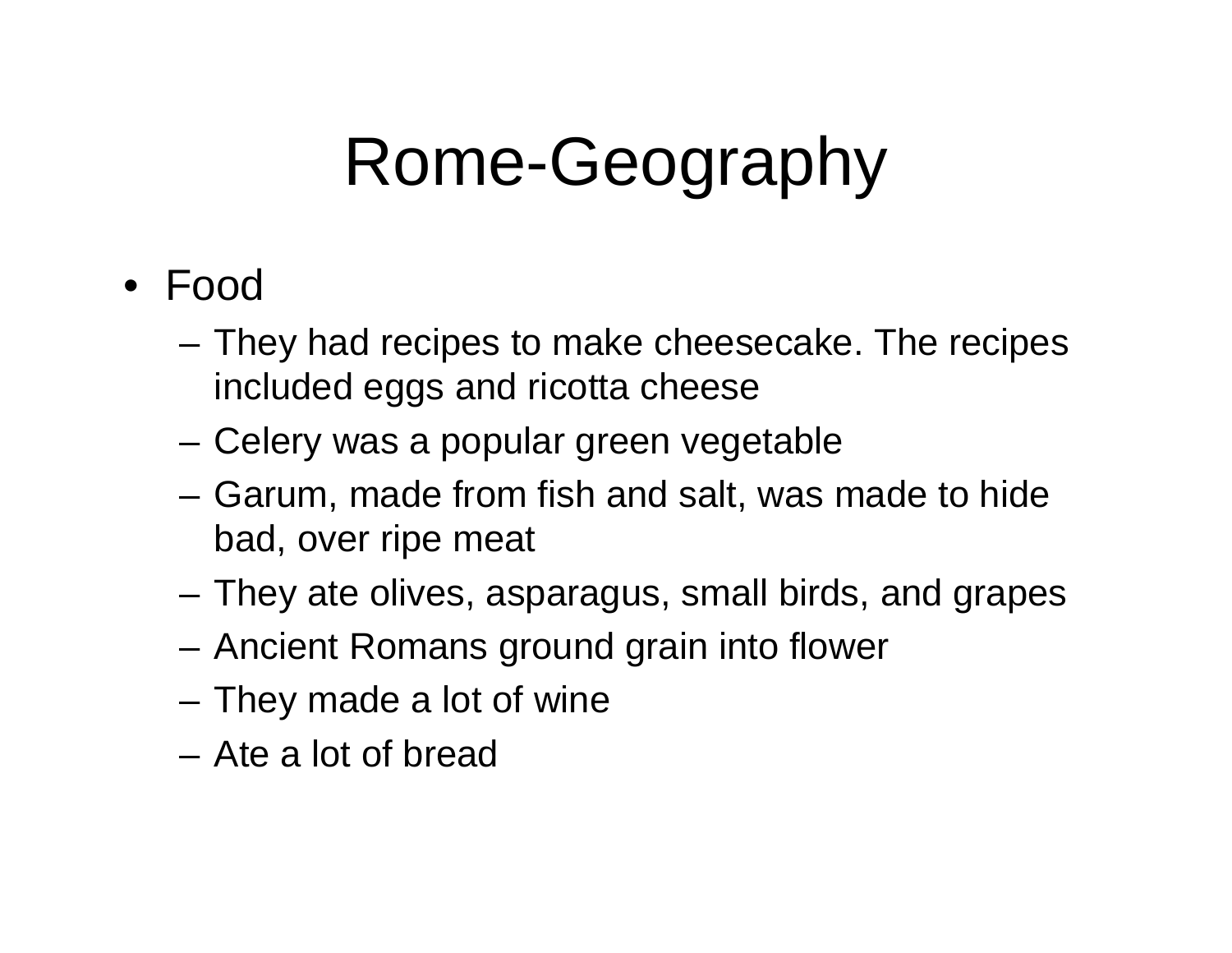#### • Climate

- Rome was very dry
- The soil was light and crumbly
- There were lots of mountains
- Near oceans
- Colder near sea
- Domesticated animals
	- Animals did most of the work for them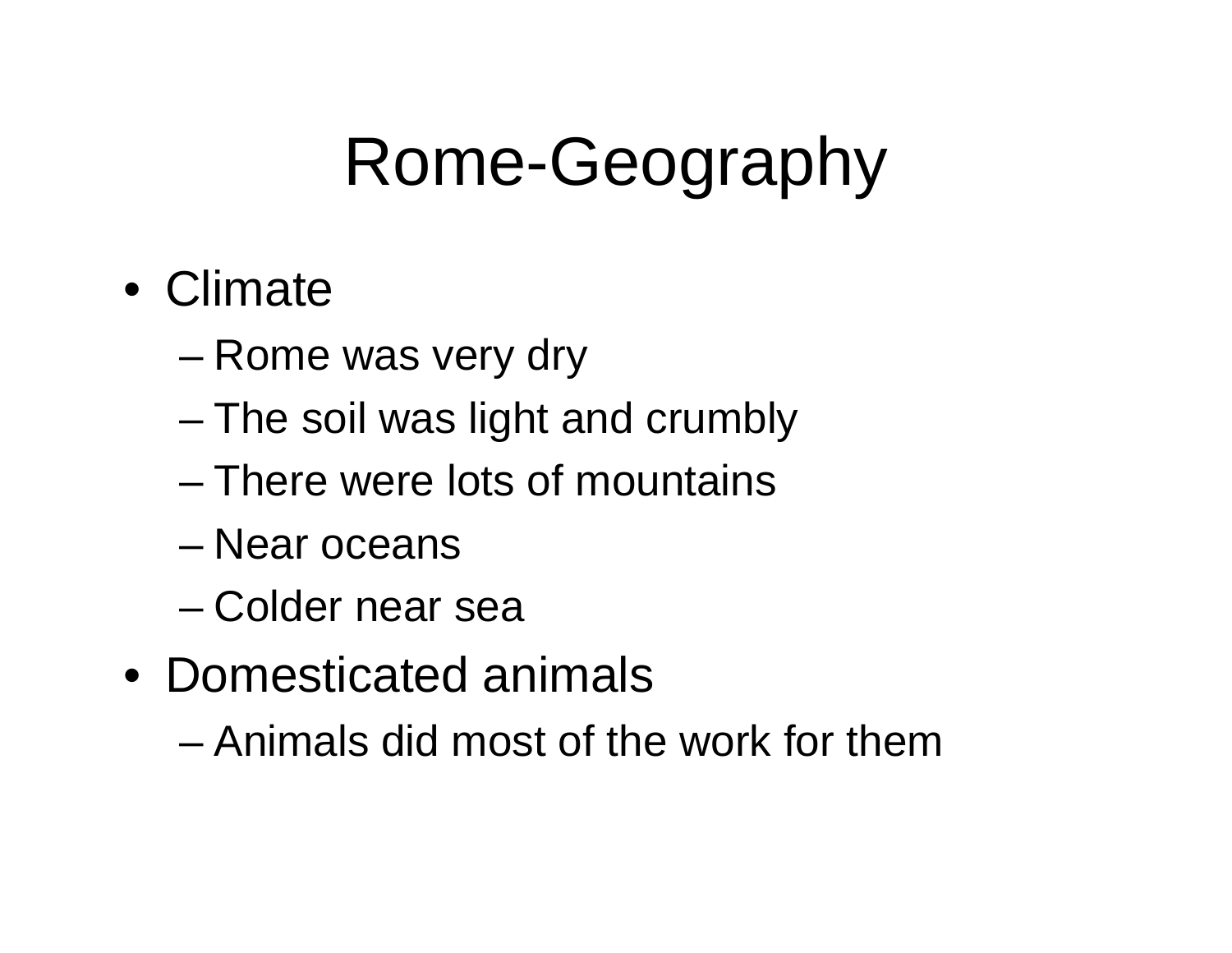#### • Landforms

- Tiber river
- Mediterranean sea
- Danube, and Rhine river
- Nile river
- Black sea
- Euphrates, Tigris river
- Harvesting
	- Romans had plows to be able to go through to dirt
	- – Harvest was important because they weeded a lot of grain to feed the population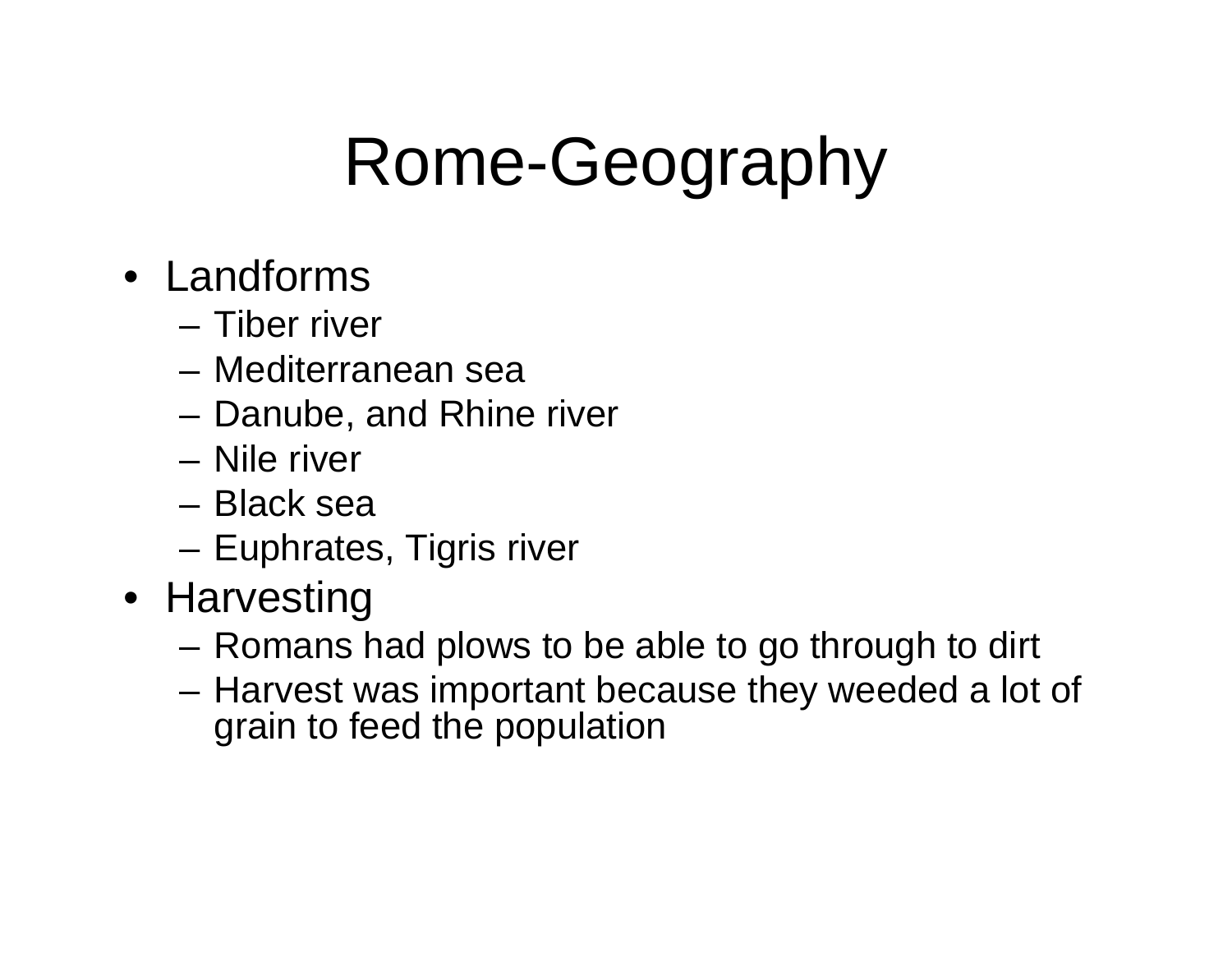- Crops
	- 90% of Romans lived by farming
	- Farming was very important in Rome
	- – Farmers grew wheat, Rye, barley, olives, and grapes
	- – Farmers planted in spring and harvested in fall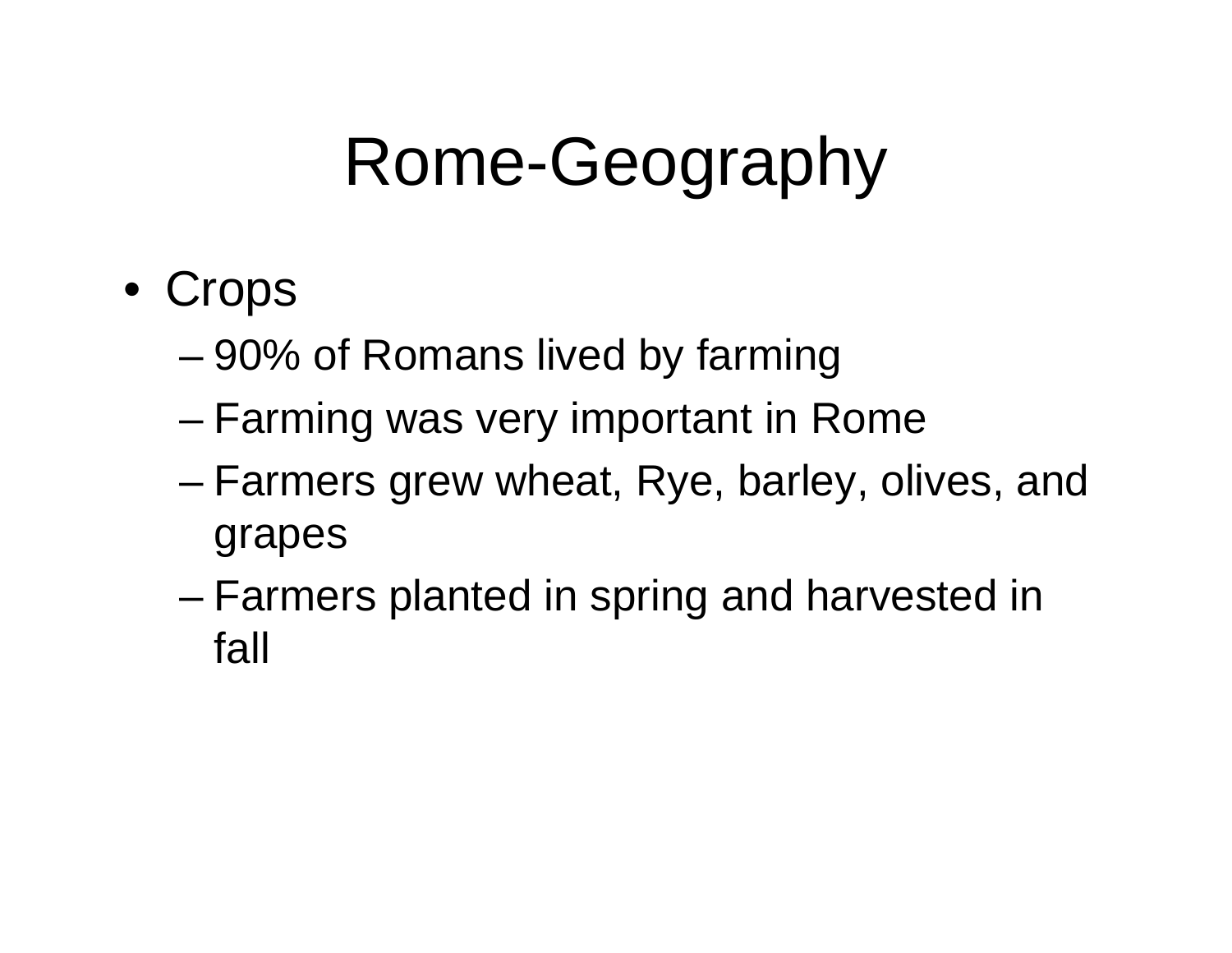#### Rome - Jobs

- Trading
	- Trading was very important to the Roman Empire
	- The slaves traveled to trade for the Roman Empire
- Technology
	- – The roman's had water wheels to move up mountains to water the crops
	- –The wheels were moved by the slaves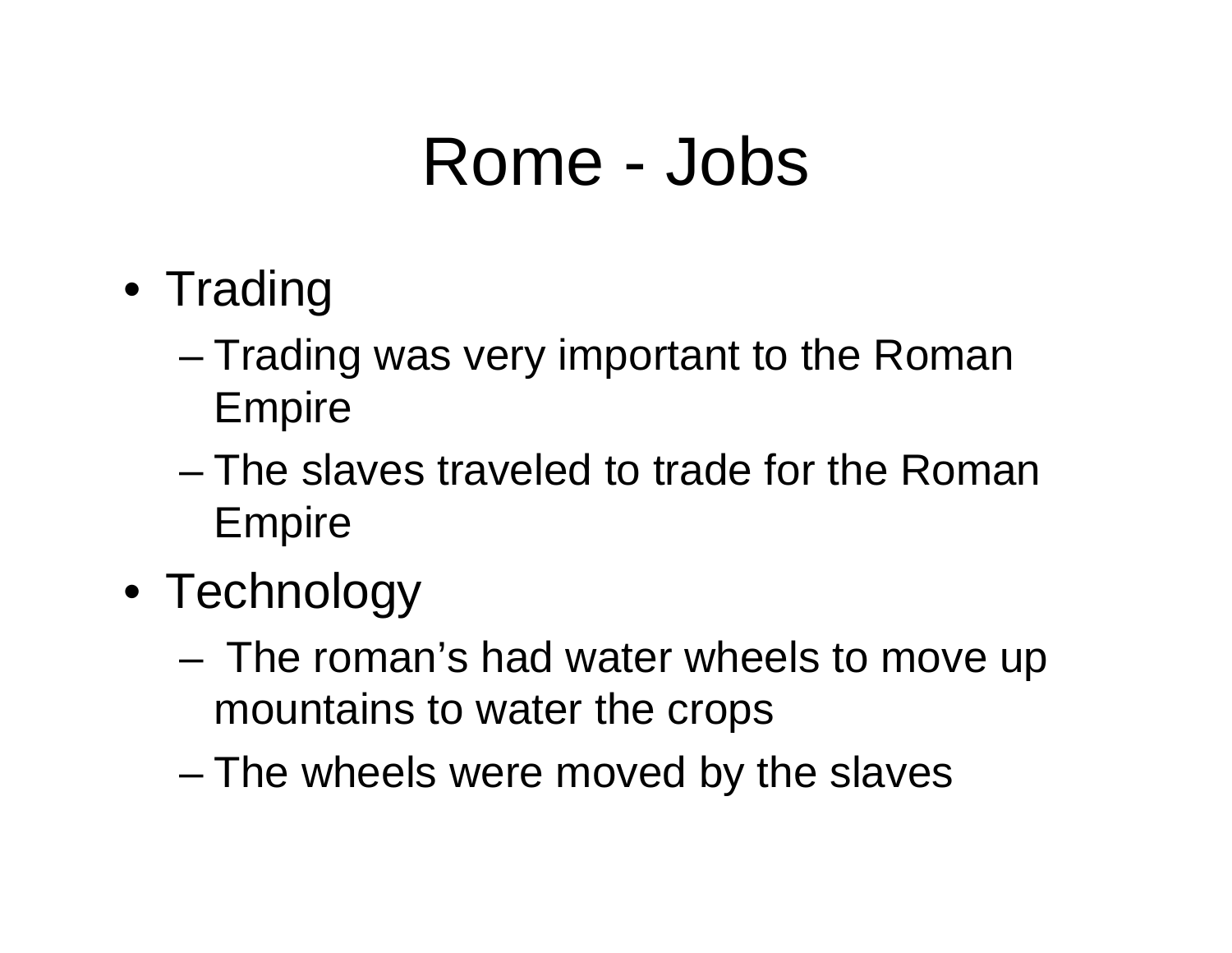#### Rome - Jobs

- Mining
	- – They used stone, metal picks, and shovels to dig the rock, they carried the ore back to the surface in baskets made of copper and woven grass
- Slaves
	- The slaves made the shields out of sheets of thin wood and glued and bound with iron or bronze around the edges and were covered with leather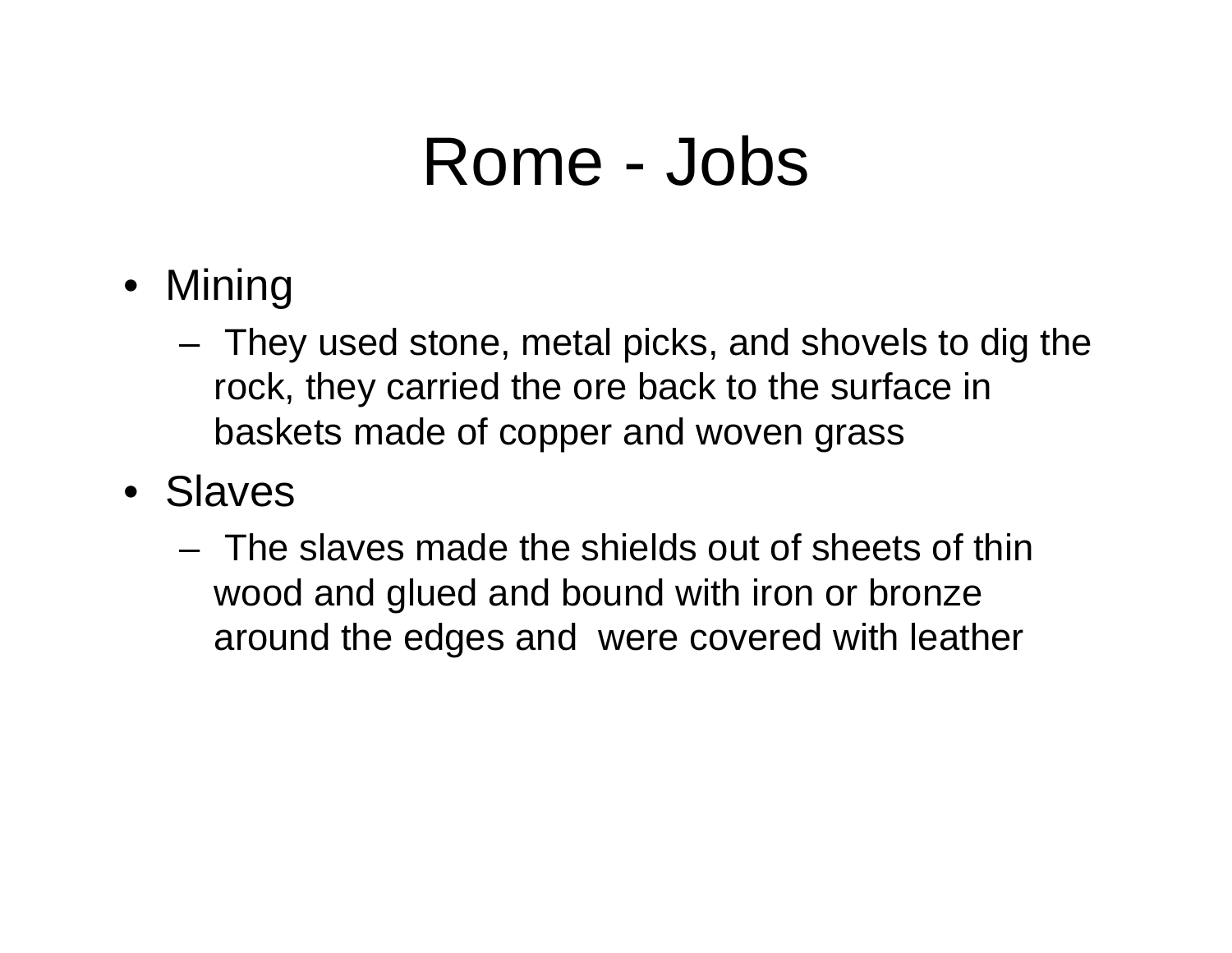#### Rome - Jobs

- • Black smiths
	- There is at least one blacksmith in every empire
	- Blacksmiths made all the pots, pans and tools needed for daily life
- $\bullet$  Glass making
	- They made glass from silica which is a material made from soda and lime.
	- The mixture was heated at 2000ºF or more
- • Boating
	- A type of boat the Romans use is a Corbita which was a type of boat that could hold  $70 - 350$  tons depending on the boat model.
- $\bullet$ **Slavery** 
	- Slaves did most jobs in a roman village
	- Some jobs slaves did were moving wheel to make water flow up hills
- • Sewage
	- Romans had public restrooms that were operated by the bodies of waste going down to flowing water.
- •**Technology** 
	- Aqueducts' were systems of channels and bridges that helped carry water to peoples home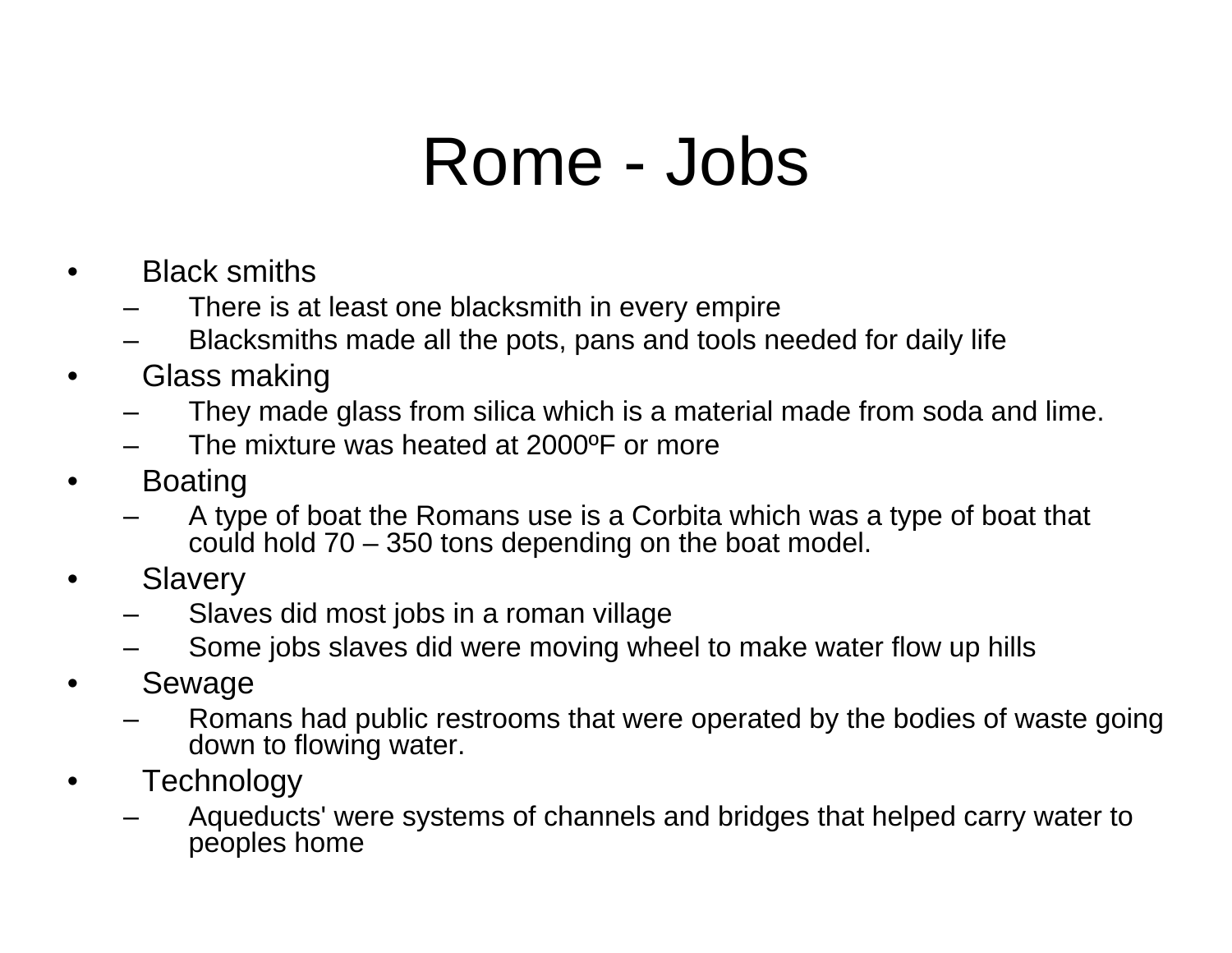#### Rome-Jobs

- Mining
	- Romans mined and used many metals like silver, lead and iron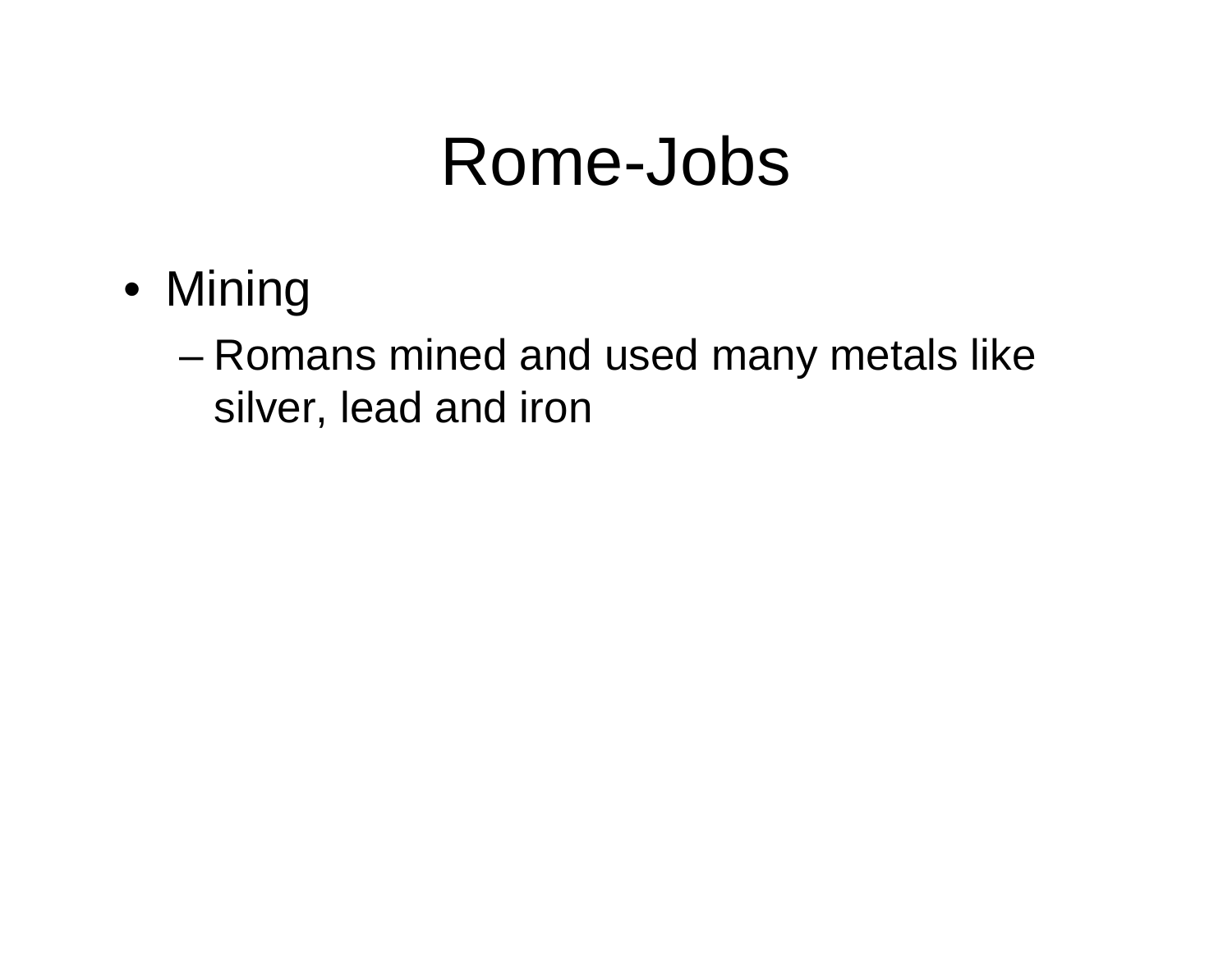- Military
- -went through harsh conditions
- -Strongly Equipped
- -fought very well
- -great power
- -army mostly made up of citizens
- -soldiers had to pay for their own uniforms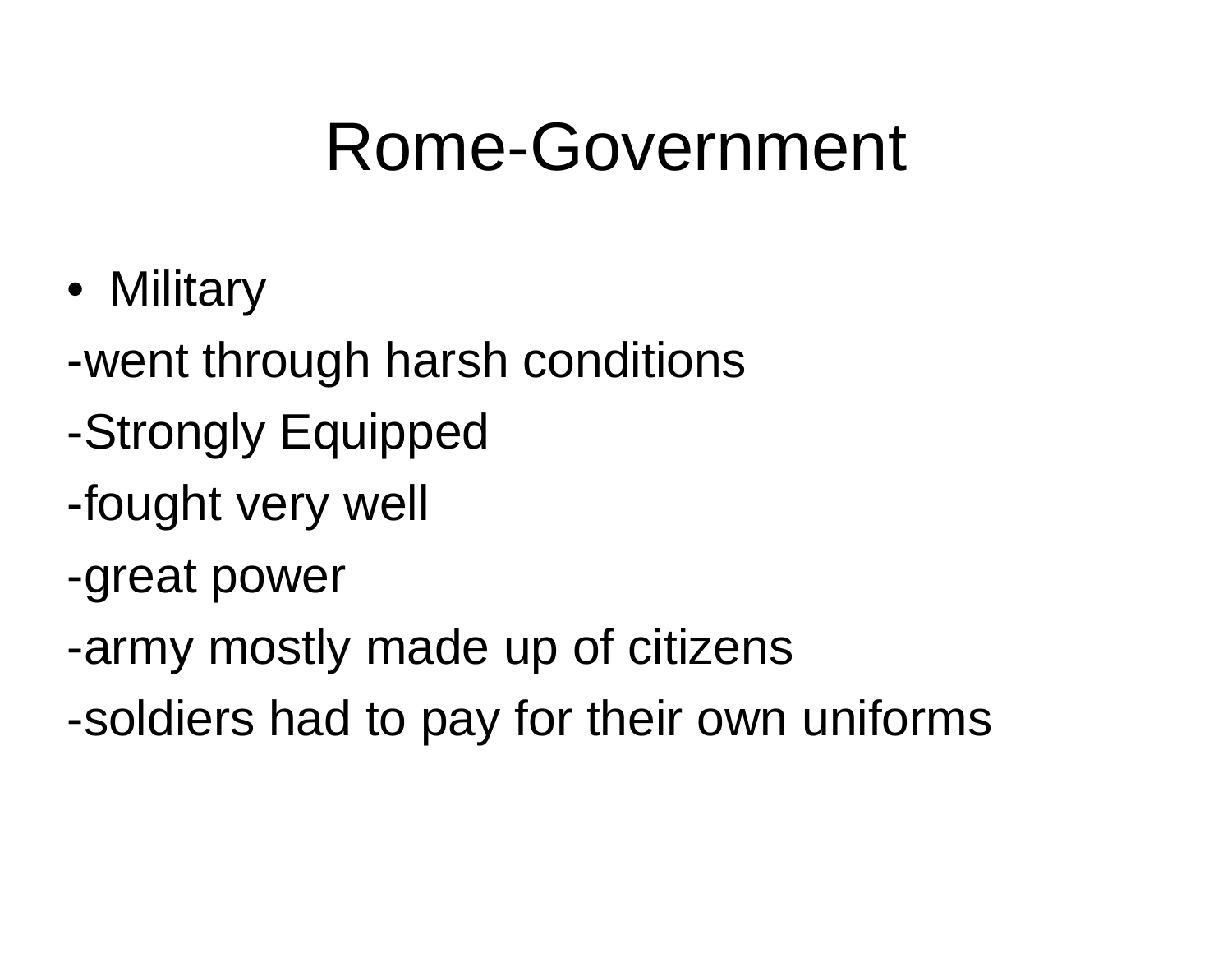- Plumbing
	- -Advanced water supply
	- -Aqua ducts supplied lots of water
	- -bath houses
	- -Public toilets
	- -People collected rain water for sewers
	- -sewers carried waste away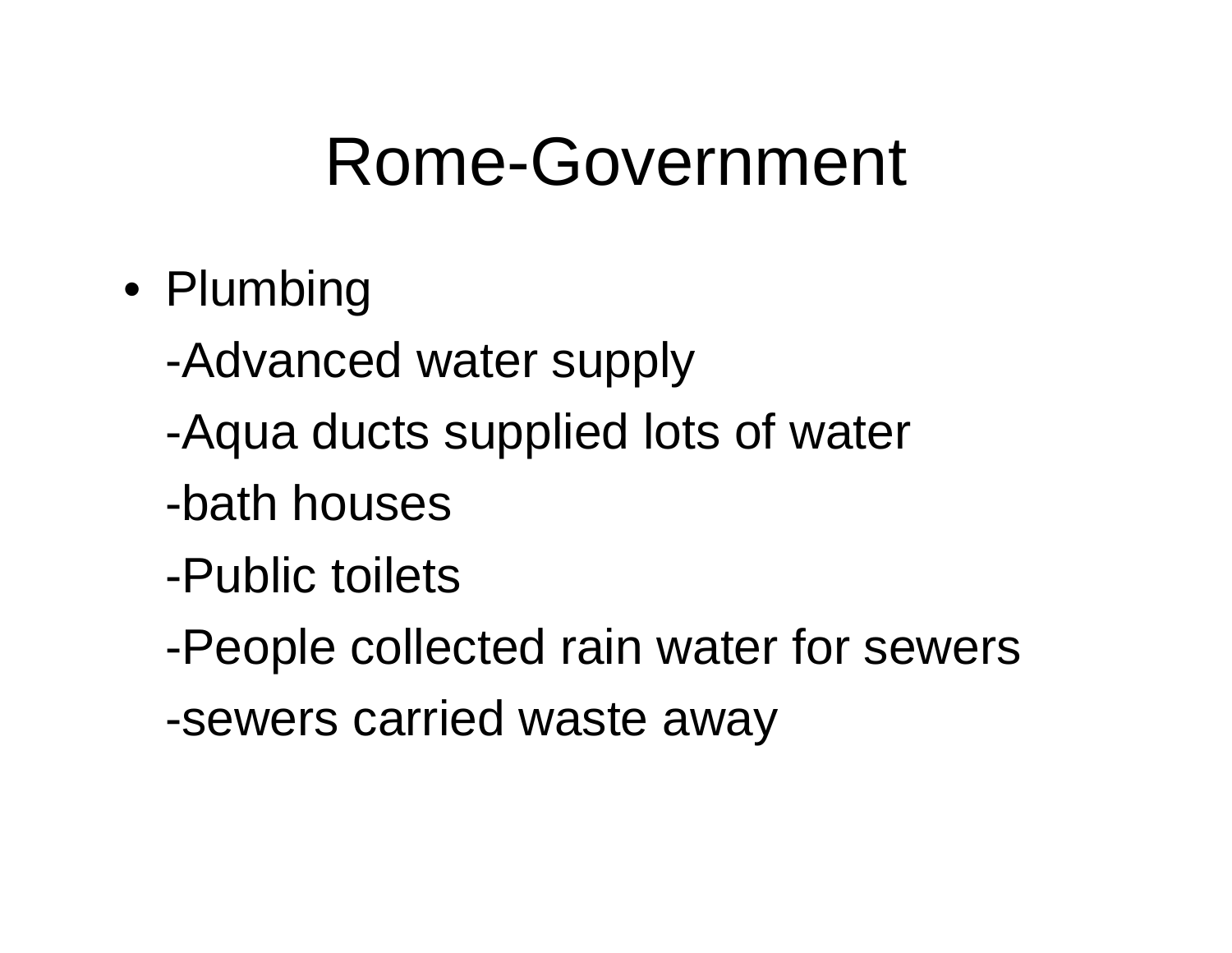• Money

-used the barter system

-eventually used coins made out of bronze, silver, and gold.

-Coins were minted by roman government -7'th century B.C.E. Greeks brought silver coins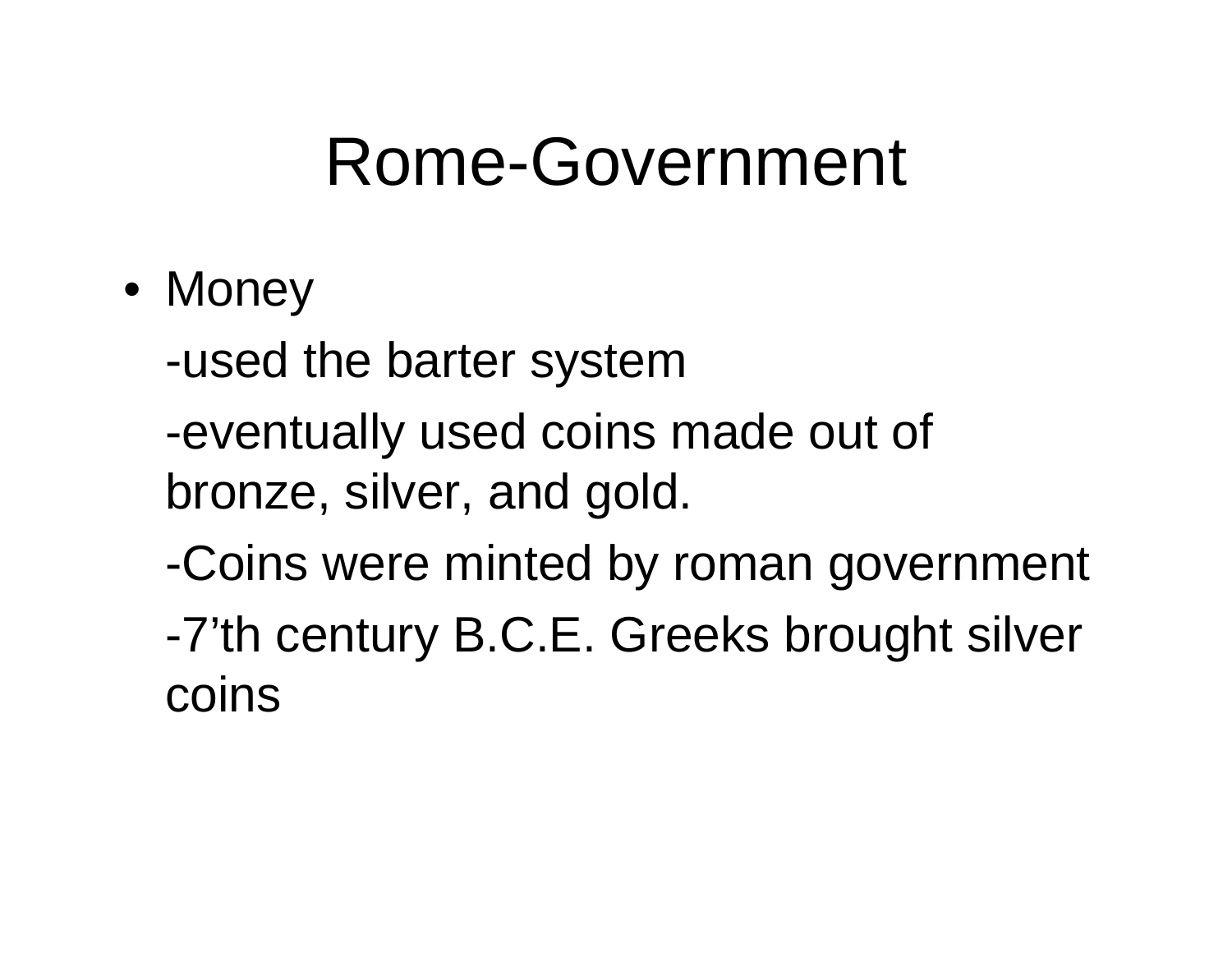• Transportation

-Good roads helped move armies and citizens.

- -Oldest longest road: Appian Way -Bridges
- Aqua ducts
	- -Water bridge
	- -Carried to Rome from other cities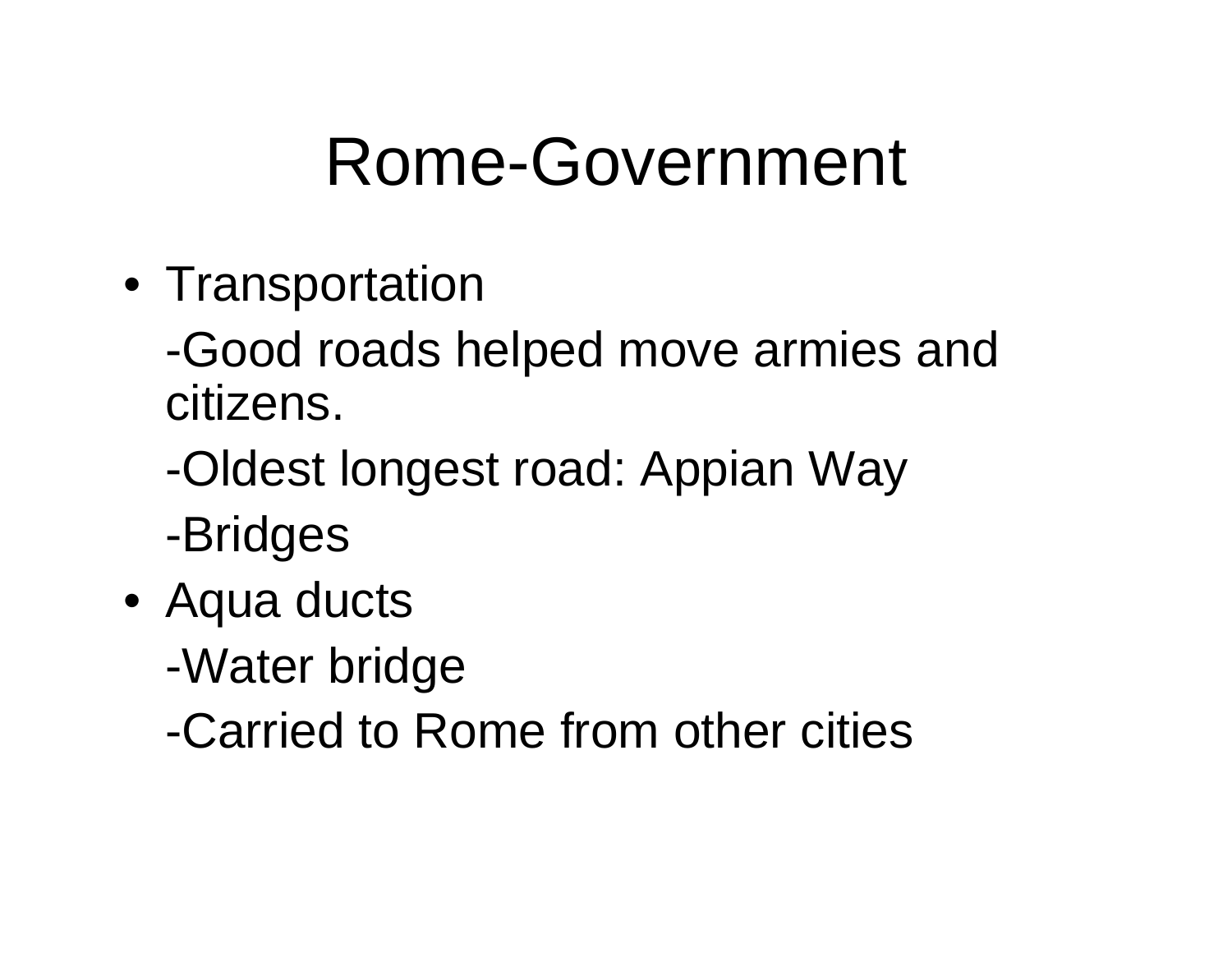- Julius Caesar
	- -Proclaimed dictator in 44 B.C.E.
	- -Murdered a month later
	- -before rose in position through politics
- Taxes part 1
	- – The government is made up of 3 groups including the senate patricians and plebians (non slaves) that form assemblies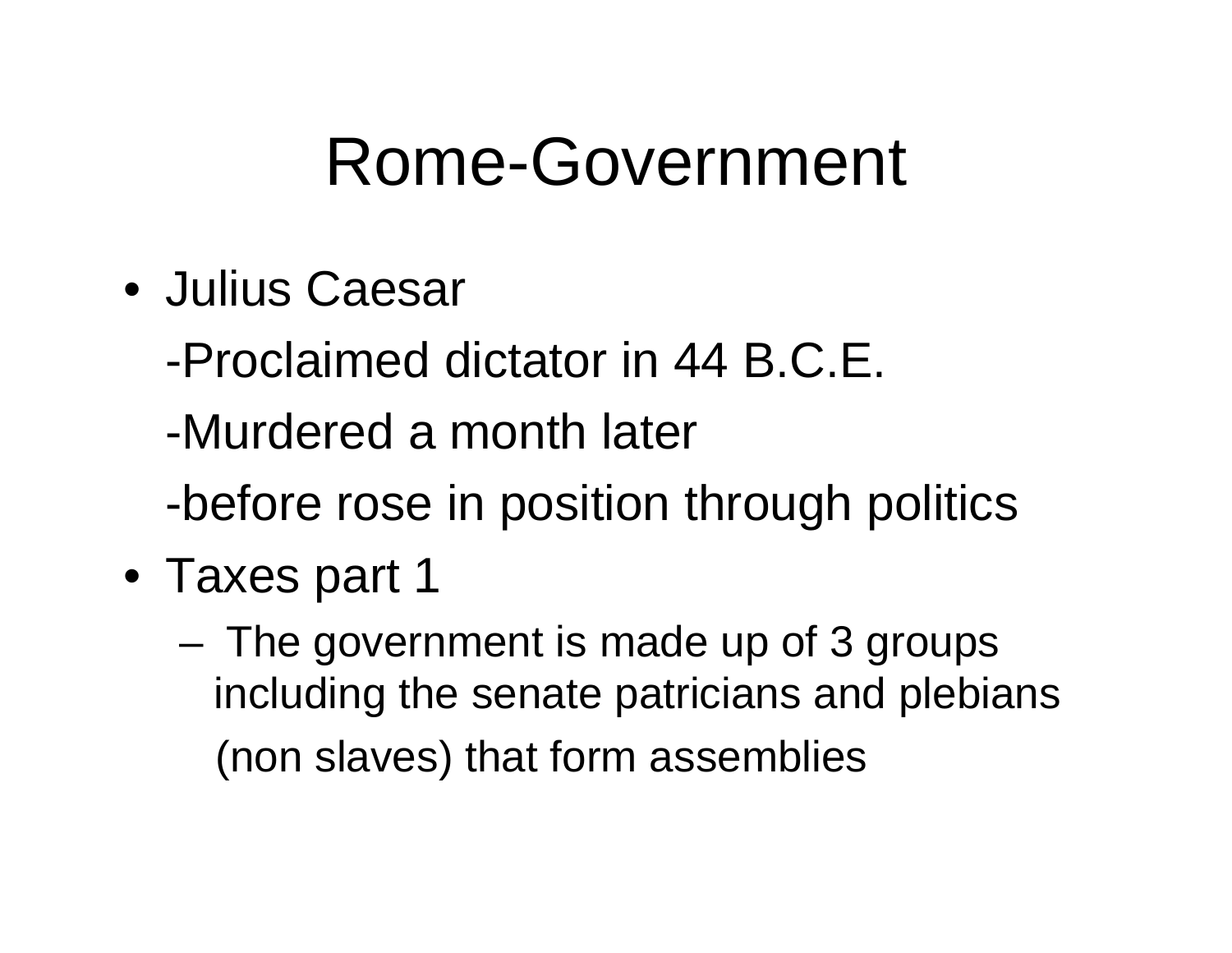#### •**Taxes part 2**

–The senate had more power then the other groups

#### **Empire**

- – Second emperor after Julius caser was Augustus Caesar
- Over 66 emperors ruled Rome
- In about 400 years expanded it greatly

#### **Law**

- To resolve the crisis representatives for plebians
- first legal code called 12 tablets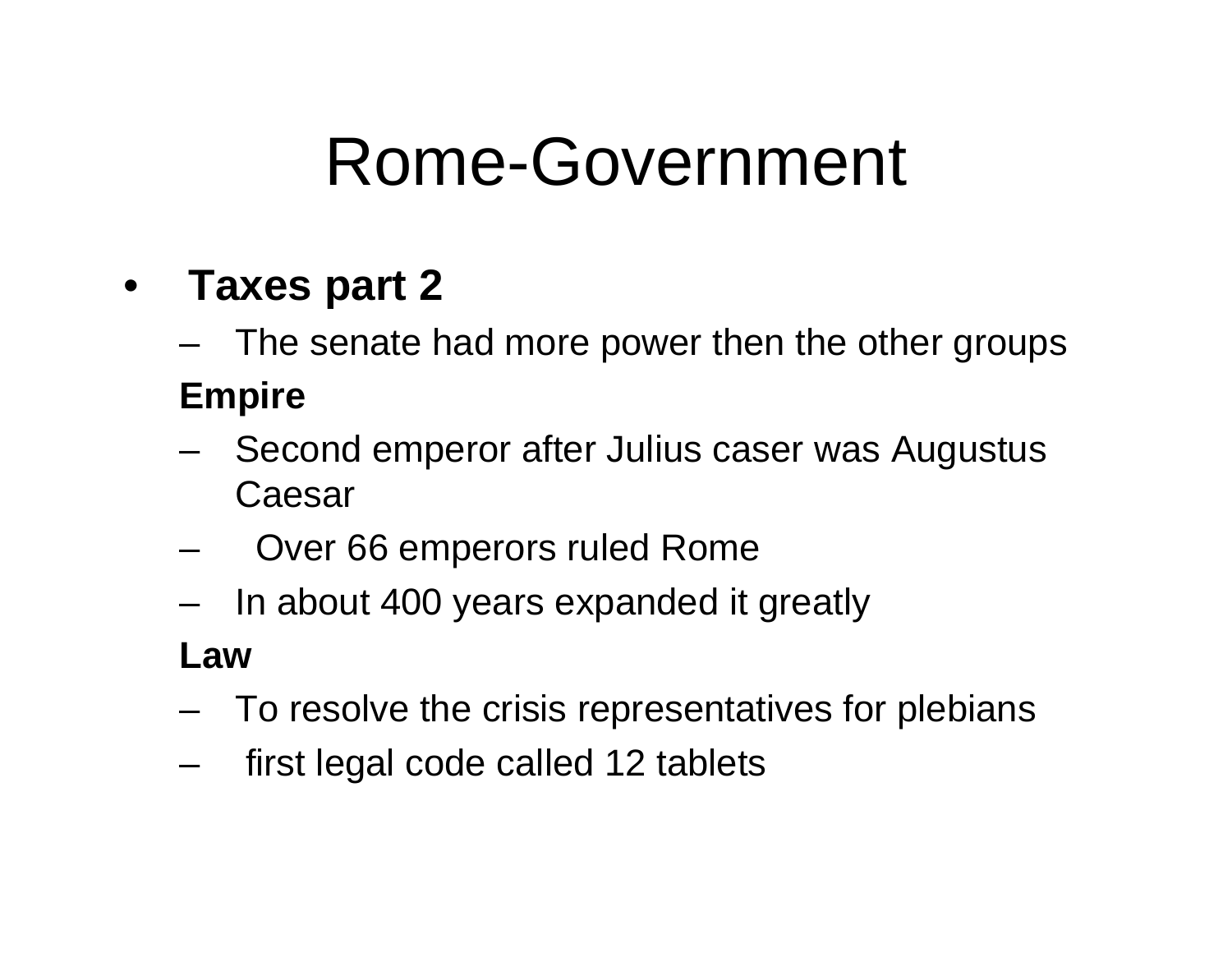- Rome's growth
	- Rome expanded by 266 B.C.E. when the Roman armies conquered Italy
	- – By 117 C.E. Rome was all around Mediterranean

#### **Rebellion**

–In 493 B.C.E. Roman plebeians rebelled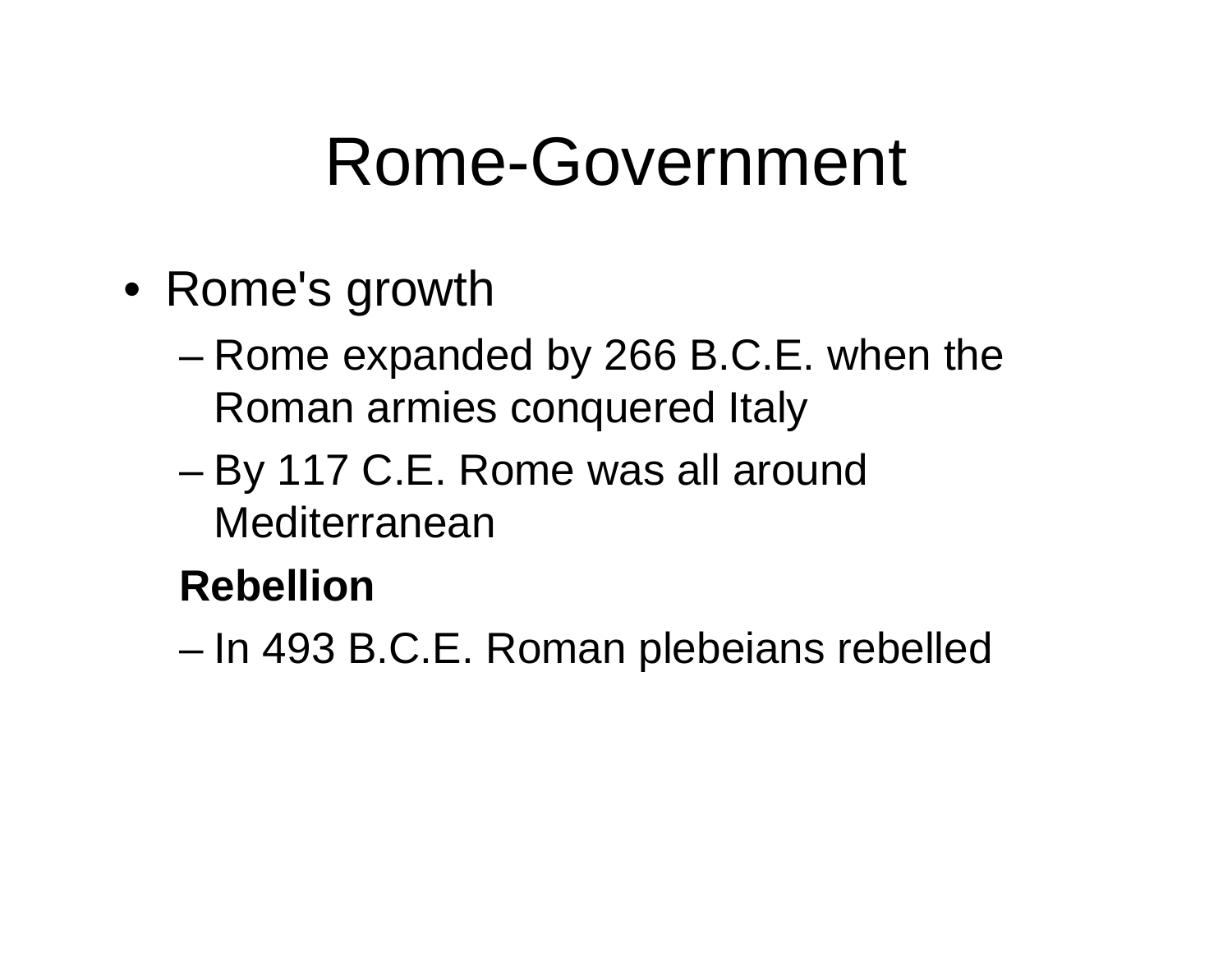# Rome – Family and Society

#### • Family

- – Father controlled property and made decisions and everything including family members belonged to him.
- A wife's first duty is to provide a son to inherit her husband's land and manage household and servants.
- Sons were more important than daughters some daughters would die at birth
- – Daughters left school at age 11, learned how to cook and clean and spin wool. The daughters had feminine versions of father's name.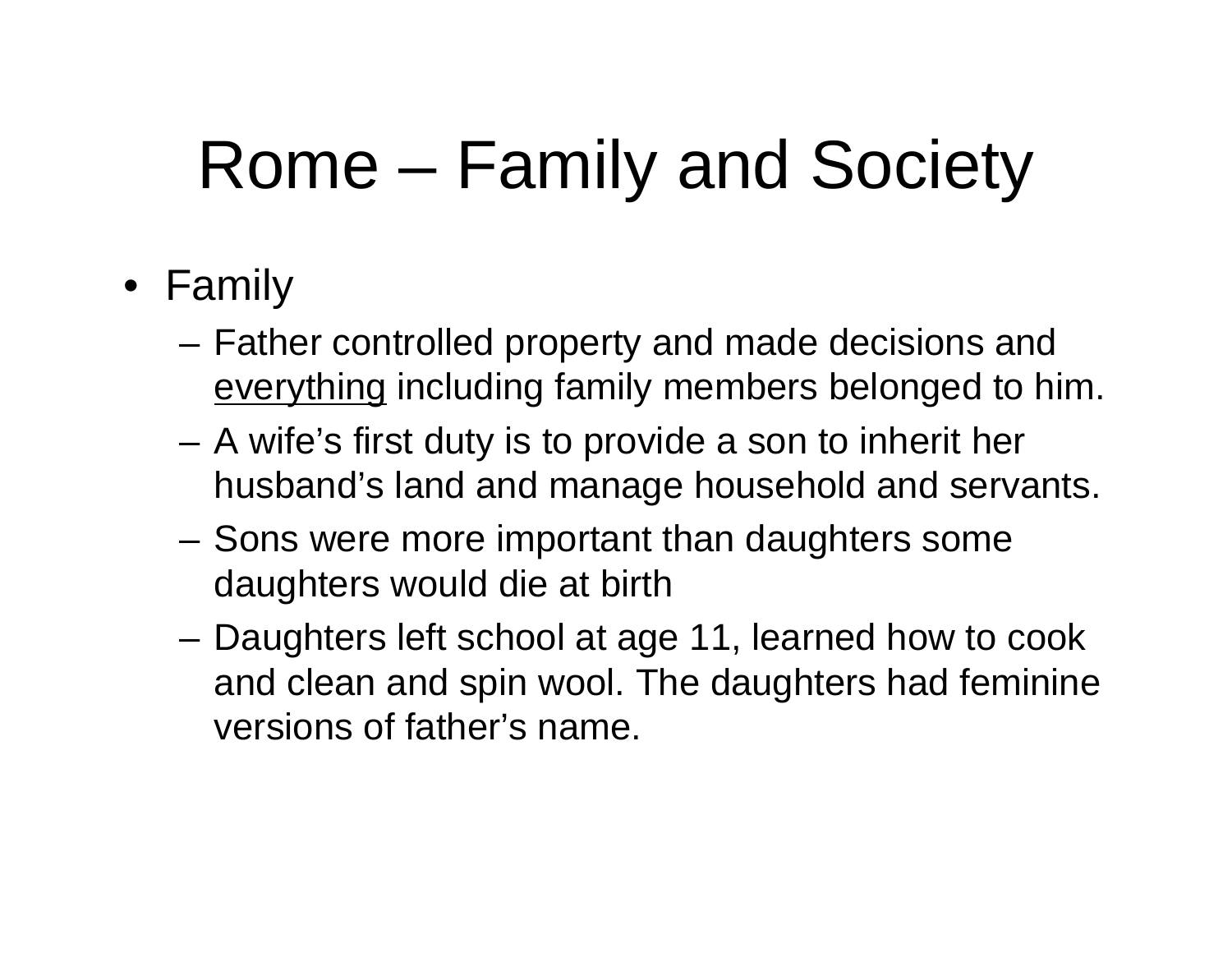# Rome – Family and Society

#### • Housing

- Wealthy owned townhouses and country villas
- Wealthy had a courtyard with a fountain
- – Rooms had high ceilings and wide doors and few windows
- –Not very much furniture
- – Floors were raised on low pillars to keep hot air circulating and make the floors warm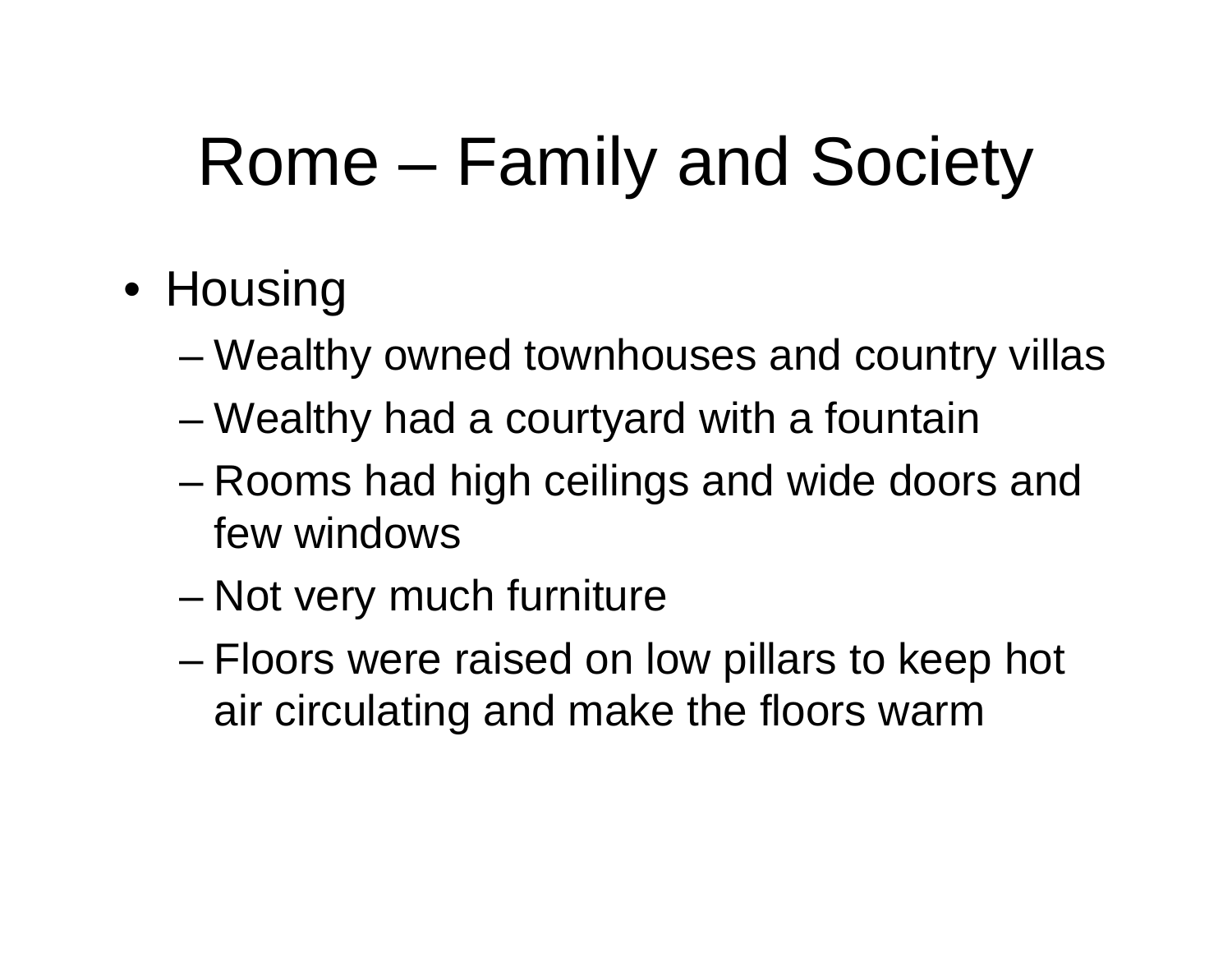#### Rome-Culture

• Roman Gladiators

-Gladiators fought in large arenas with large crowds cheering them on.

-They usually fought to death if winner didn't spare fighter

-Crowds watched to be used to the sight of blood

-First battle was in 264 B.C

-Sometimes slaves were thrown to animals to be devoured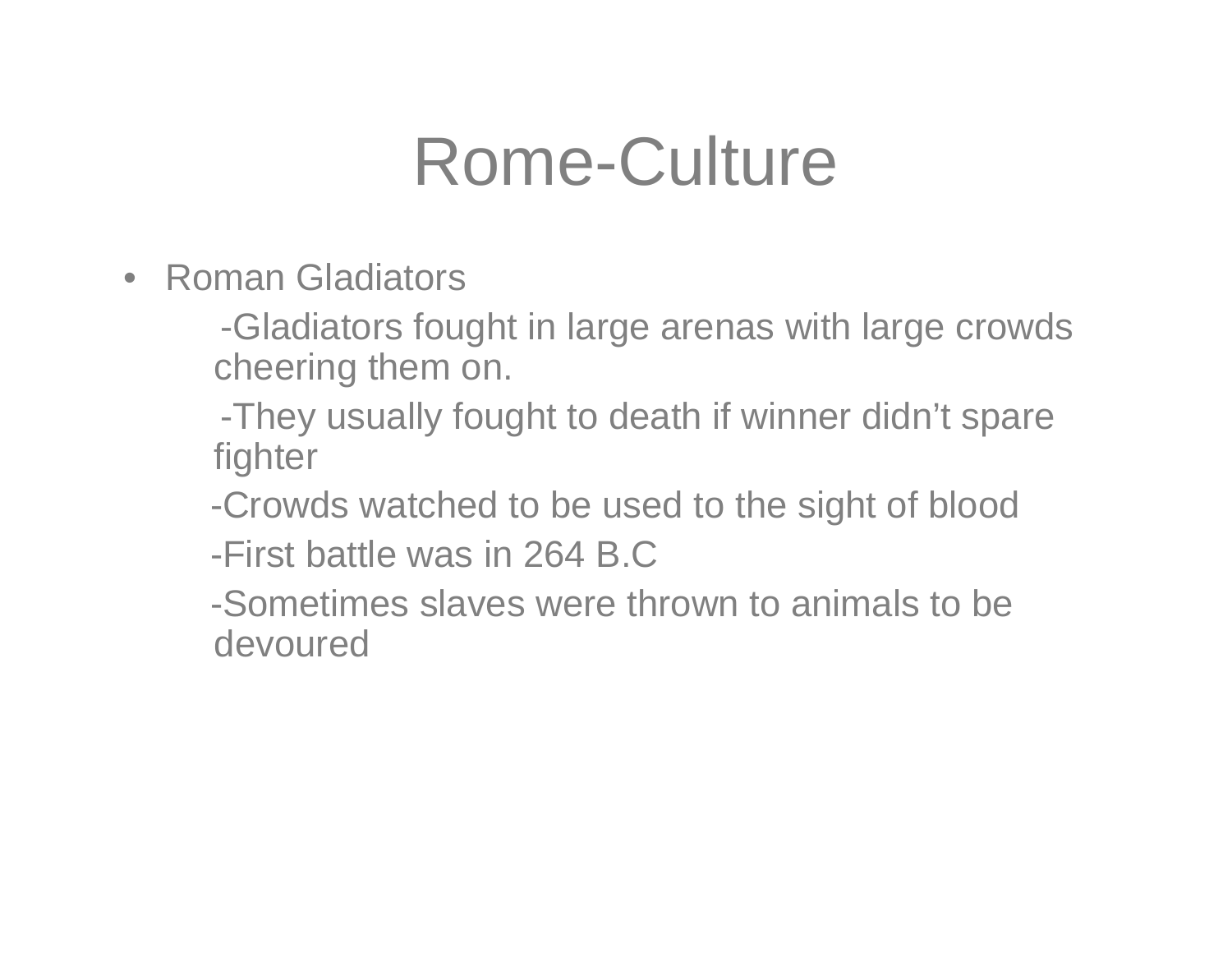#### Rome Culture

 $\bullet$ **Medicine** 

> -In 300 B.C. they made artificial legs to replace lost legs in battle

-Fenugreek (a plant) healed pneumonia

-They thought that illness was caused by witchcraft -Herbs were used to form soups of medicine to heal various illness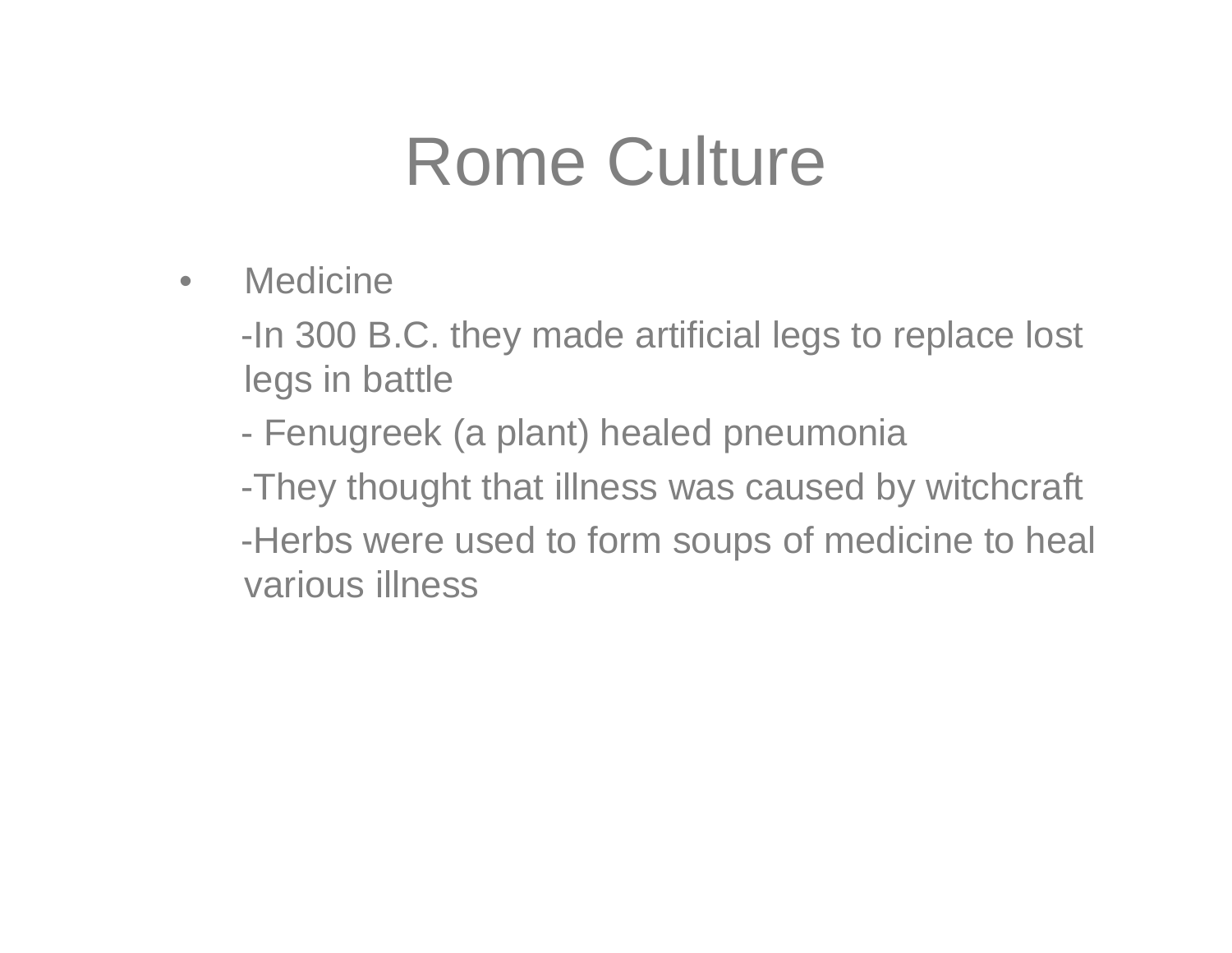#### Rome Culture

• Education

-There were only 22 letters in the Greek alphabet

-Many children were taught in schools

-School was from dawn to noon

-Children were thrashed (spanked) if they made a mistake or misbehaved

-If children couldn't read or write, they were put to work at an early age.